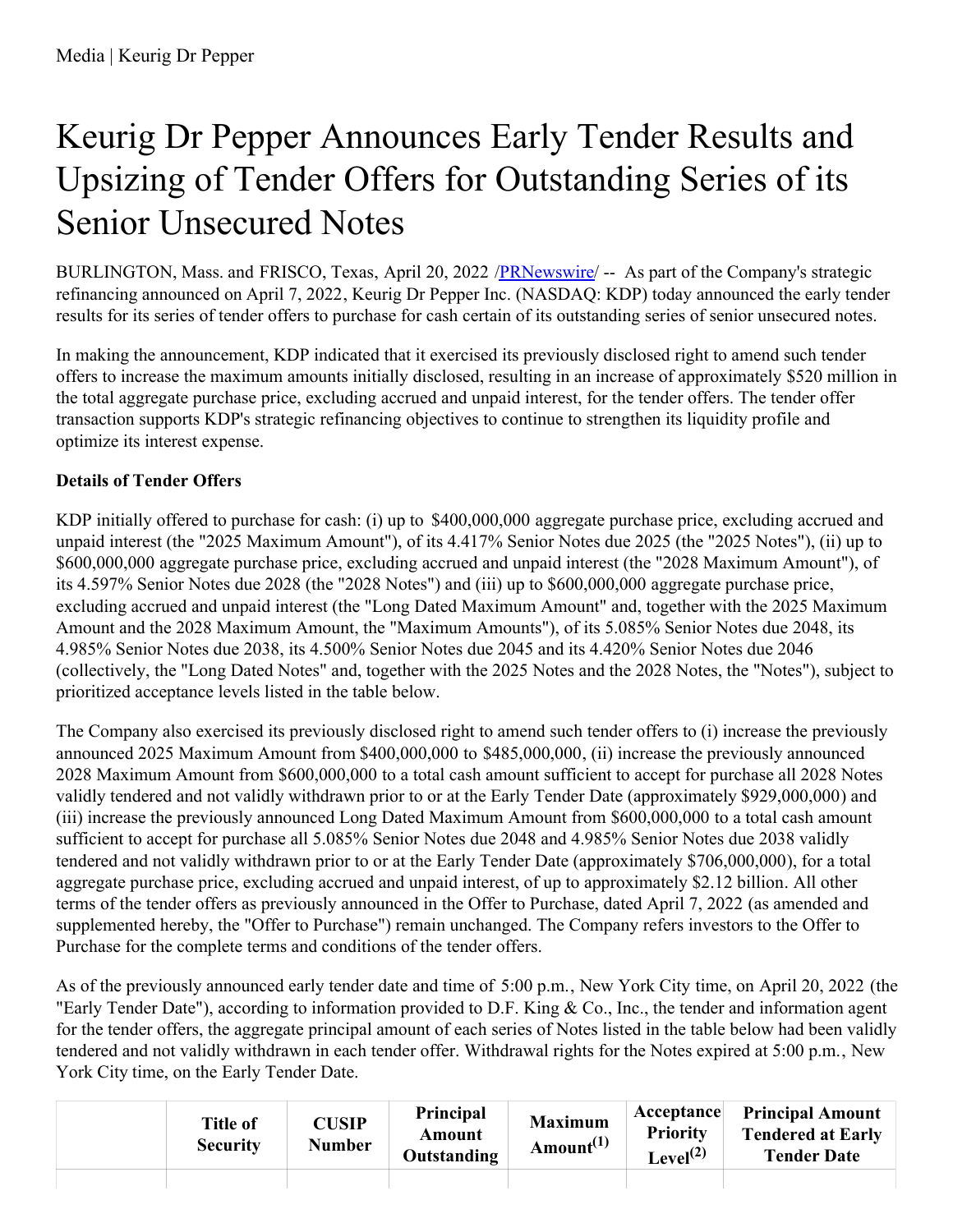| 2025 Tender<br><b>Offer</b>                         | 4.417% Senior<br>Notes due<br>2025 | 565122AD0<br>U56495AD3              | 49271VAH3 \$1,000,000,000 | \$485,000,000        |   | \$618,527,000 |
|-----------------------------------------------------|------------------------------------|-------------------------------------|---------------------------|----------------------|---|---------------|
| 2028 Tender<br><b>Offer</b>                         | 4.597% Senior<br>Notes due<br>2028 |                                     | 49271VAF7 \$2,000,000,000 | $\sim$ \$929,000,000 |   | \$887,886,000 |
| <b>Long Dated</b><br><b>Tender</b><br><b>Offers</b> | 5.085% Senior<br>Notes due<br>2048 | 49271VAD2<br>565122AG3<br>U56495AF8 | \$750,000,000             | $\sim$ \$706,000,000 |   | \$358,768,000 |
|                                                     | 4.985% Senior<br>Notes due<br>2038 | 49271VAC4                           | \$500,000,000             |                      | 2 | \$288,912,000 |
|                                                     | 4.500% Senior<br>Notes due<br>2045 | 26138EAT6                           | \$550,000,000             |                      | 3 | \$270,293,000 |
|                                                     | 4.420% Senior<br>Notes due<br>2046 | 26138EAY5                           | \$400,000,000             |                      | 4 | \$164,143,000 |

 $(1)$ \$485,000,000 represents the maximum aggregate purchase price payable, excluding accrued and unpaid interest, in respect of the 2025 Notes that may be purchased in the 2025 Tender Offer. \$929,000,000 represents the approximate total cash amount sufficient to accept for purchase all 2028 Notes validly tendered and not validly withdrawn prior to or at the Early Tender Date. \$706,000,000 represents the approximate total cash amount sufficient to accept for purchase all 5.085% Senior Notes due 2048 and 4.985% Senior Notes due 2038 validly tendered and not validly withdrawn prior to or at the Early Tender Date.

<sup>(2)</sup>Subject to the Maximum Amounts and proration, the principal amount of each series of Notes that is purchased in each tender offer will be determined in accordance with the applicable acceptance priority level (in numerical priority order) specified in this column.

All conditions, including the financing condition, were satisfied or waived by the Company at the Early Tender Date. The Company has elected to exercise its right to make payment for Notes that were validly tendered prior to or at the Early Tender Date and that are accepted for purchase on April 22, 2022 (the "Early Settlement Date"). The Company intends to fund the purchase of validly tendered and accepted Notes on the Early Settlement Date, in part, with the net proceeds from its recent public offering of new senior notes, which was significantly oversubscribed. Nothing contained in this press release shall constitute an offer to sell or a solicitation of an offer to buy any such new senior notes. The offering of the new senior notes is being made only by means of a prospectus and related prospectus supplement, which may be obtained for free by visiting EDGAR on the SEC Web site at [www.sec.gov](https://c212.net/c/link/?t=0&l=en&o=3511623-1&h=1766808686&u=http%3A%2F%2Fwww.sec.gov%2F&a=www.sec.gov).

As previously disclosed in the Offer to Purchase, because the aggregate principal amount of the 2025 Notes validly tendered and not validly withdrawn prior to or at the Early Tender Date in the 2025 Tender Offer exceeded the applicable Maximum Amount, the Company will accept for purchase the 2025 Notes on a prorated basis. As described further in the Offer to Purchase, Notes tendered and not accepted for purchase will be promptly credited to the tendering holder's account. Additionally, because the aggregate principal amount of each series of Notes validly tendered and not validly withdrawn prior to the Early Tender Date in each of the tender offers, together with such amount of any series of Notes with a higher prioritized acceptance level, met or exceeded the applicable Maximum Amount, the Company does not expect to accept for purchase any Notes tendered after the Early Tender Date on a subsequent settlement date. The tender offers for the Notes will expire at 11:59 p.m., New York City time, on May 4, 2022, or any other date and time to which the Company extends the applicable tender offer, unless earlier terminated.

The applicable consideration (the "Total Consideration") offered per \$1,000 principal amount of each series of Notes validly tendered and accepted for purchase pursuant to the applicable tender offer on the Early Settlement Date will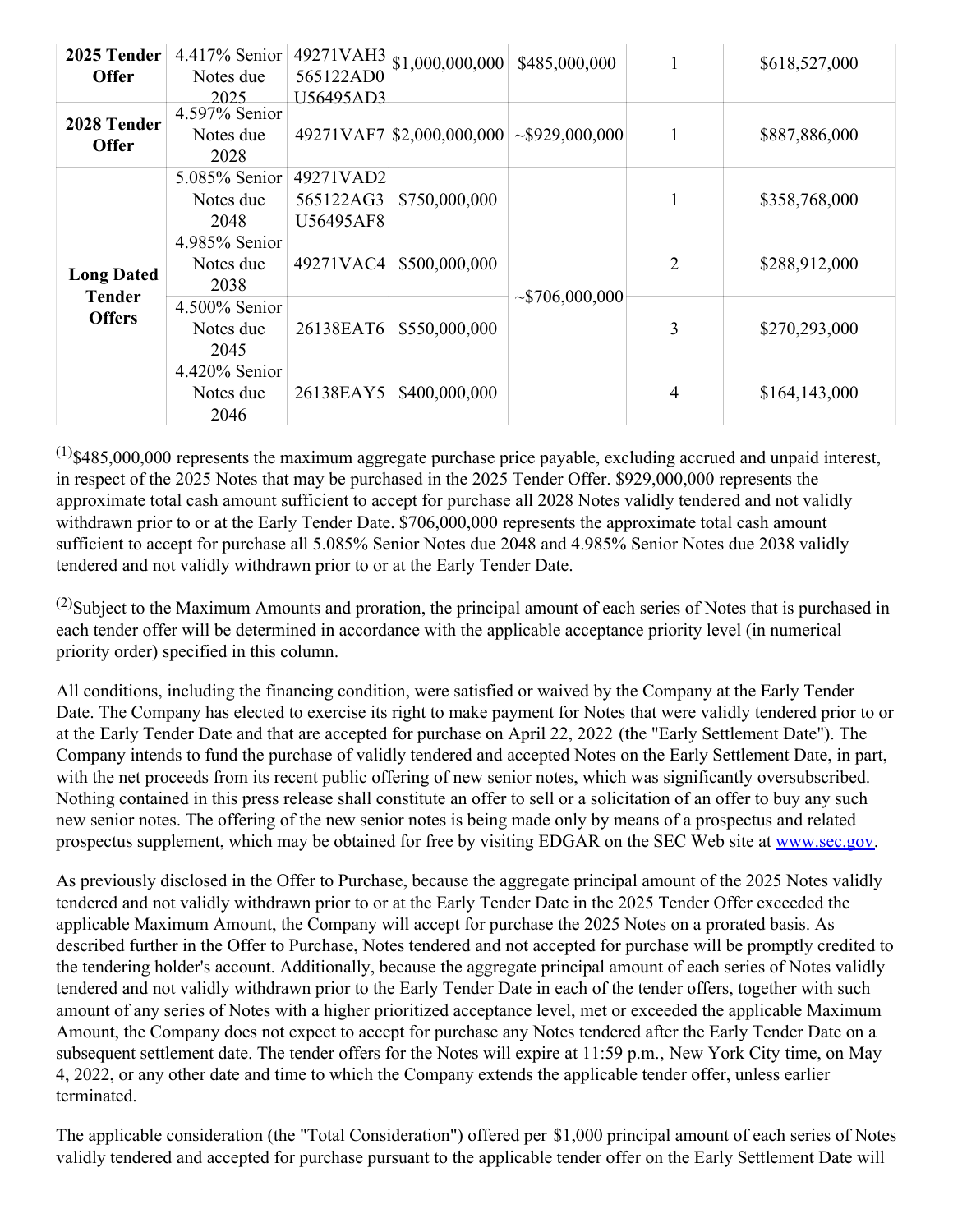be determined in the manner described in the Offer to Purchase by reference to the applicable fixed spread for such Notes plus the applicable yield based on the bid-side price of the applicable U.S. Treasury Reference Security at 10:00 a.m., New York City time, on April 21, 2022 (the "Price Determination Date"). Only holders of Notes who validly tendered and did not validly withdraw their Notes prior to or at the Early Tender Date are eligible to receive the applicable Total Consideration, which is inclusive of the applicable early tender payment, for Notes accepted for purchase. Holders will also receive accrued and unpaid interest on Notes validly tendered and accepted for purchase from the applicable last interest payment date up to, but not including, the Early Settlement Date.

Promptly after the Price Determination Date, the Company will issue a press release specifying, among other things, (i) the aggregate principal amount of each series of Notes validly tendered and not validly withdrawn as of the Early Tender Date and accepted for purchase in each tender offer, (ii) the proration factor for the 2025 Notes and (iii) the Total Consideration for each series of Notes.

All Notes accepted for purchase will be retired and cancelled and will no longer remain outstanding obligations of the Company.

## **Information Relating to the Tender Offers**

Morgan Stanley & Co. LLC, BofA Securities and Goldman Sachs & Co. LLC are the dealer managers for the tender offers. Investors with questions regarding the terms and conditions of the tender offers may contact Morgan Stanley & Co. LLC at (800) 624-1808 (toll-free) or (212) 761-1057 (collect), BofA Securities at (888) 292-0070 (toll-free) or (980) 387-3907 (collect) or by email at debt advisory@bofa.com and Goldman Sachs & Co. LLC at (800) 828-3182 (toll-free) or (212) 902-6351 (collect). D.F. King & Co., Inc. is the tender and information agent for the tender offers. Investors with questions regarding the procedures for tendering Notes may contact the tender and information agent by email at  $\frac{kdp}{\omega}$ dfking.com, or by phone at (212) 269-5550 (for banks and brokers only) or (866) 356-7814 (for all others toll-free). Beneficial owners may also contact their broker, dealer, commercial bank, trust company or other nominee for assistance.

The full details of the tender offers, including complete instructions on how to tender Notes, are included in the Offer to Purchase. Holders are strongly encouraged to read carefully the Offer to Purchase, including materials incorporated by reference therein, because they contain important information. The Offer to Purchase may be downloaded from D.F. King & Co., Inc.'s website at [www.dfking.com/kdp](http://www.dfking.com/kdp) or obtained from D.F. King & Co., Inc., free of charge, by calling (212) 269-5550 (for banks and brokers only) or (866) 356-7814 (for all others toll-free).

This press release does not constitute an offer to sell or purchase, or a solicitation of an offer to sell or purchase, or the solicitation of tenders with respect to, the Notes or any other securities. No offer, solicitation, purchase or sale will be made in any jurisdiction in which such an offer, solicitation or sale would be unlawful. The tender offers are being made solely pursuant to the Offer to Purchase made available to holders of the Notes. None of the Company or its affiliates, their respective boards of directors, the dealer managers, the tender and information agent or the trustee with respect to any series of Notes is making any recommendation as to whether or not holders should tender or refrain from tendering all or any portion of their Notes in response to the tender offers. Holders are urged to evaluate carefully all information in the Offer to Purchase, consult their own investment and tax advisors and make their own decisions whether to tender Notes in the tender offers, and, if so, the principal amount of notes to tender.

## **About Keurig Dr Pepper**

Keurig Dr Pepper (KDP) is a leading beverage company in North America, with annual revenue approaching \$13 billion and approximately 27,000 employees. KDP holds leadership positions in soft drinks, specialty coffee and tea, water, juice and juice drinks and mixers, and markets the #1 single serve coffee brewing system in the U.S. and Canada. The Company's portfolio of more than 125 owned, licensed and partner brands is designed to satisfy virtually any consumer need, any time, and includes the owned brands of Keurig<sup>®</sup>, Dr Pepper<sup>®</sup>, Green Mountain Coffee Roasters<sup>®</sup>, Canada Dry®, Snapple®, Bai®, Mott's®, CORE® and The Original Donut Shop®. Through its powerful sales and distribution network, KDP can deliver its portfolio of hot and cold beverages to nearly every point of purchase for consumers. The Company is committed to sourcing, producing and distributing its beverages responsibly through its *Drink Well. Do Good.* corporate responsibility platform, including efforts around circular